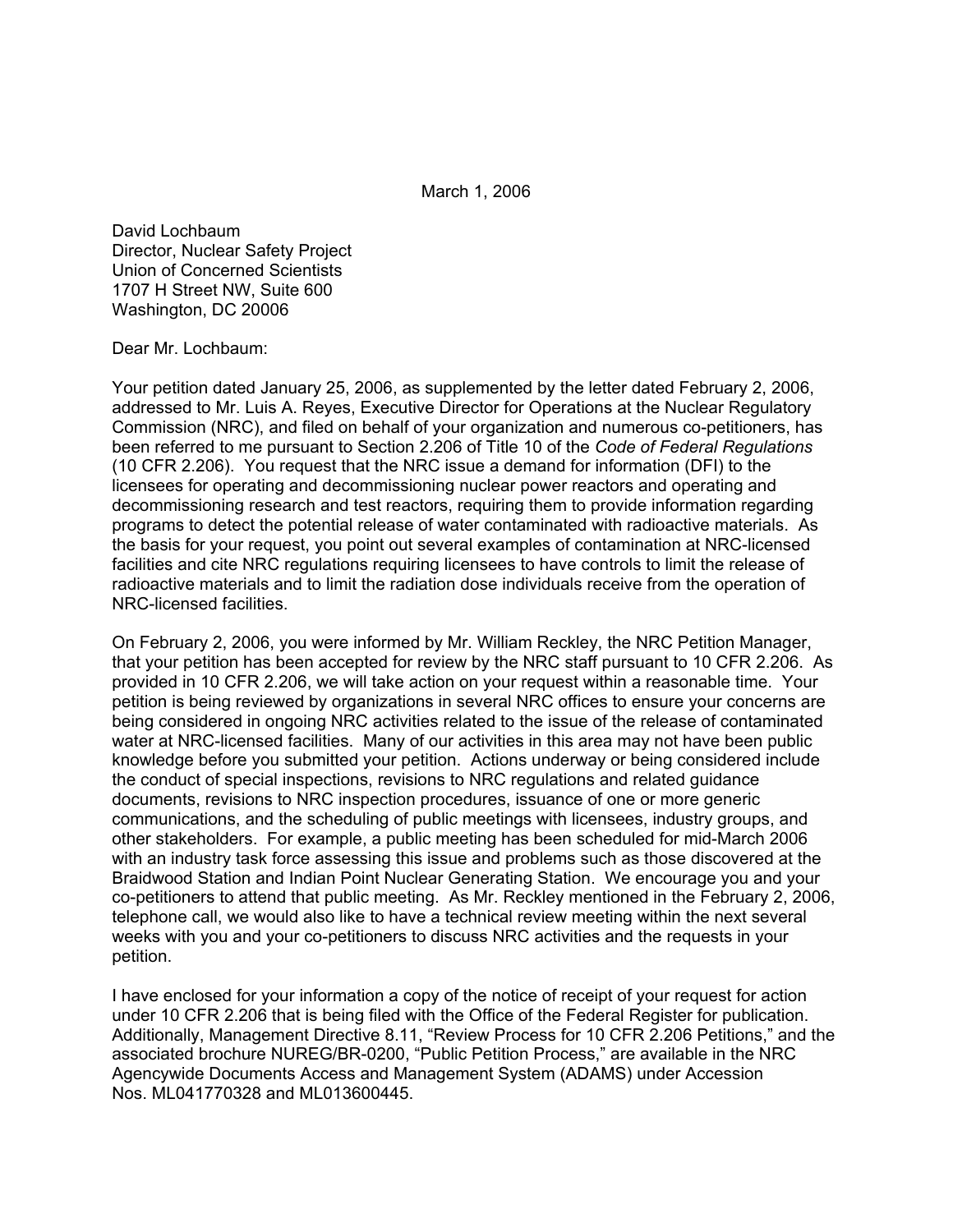D. Lochbaum - 2 -

I would like to express my appreciation for your effort in bringing your concerns to the attention of the NRC. Please feel free to contact your Petition Manager, Mr. William Reckley, at (301) 415-1323 to discuss any questions related to this petition.

Sincerely,

/RA/

Christopher I. Grimes, Director Division of Policy and Rulemaking Office of Nuclear Reactor Regulation

Enclosure: *Federal Register* Notice

cc w/encl: See following pages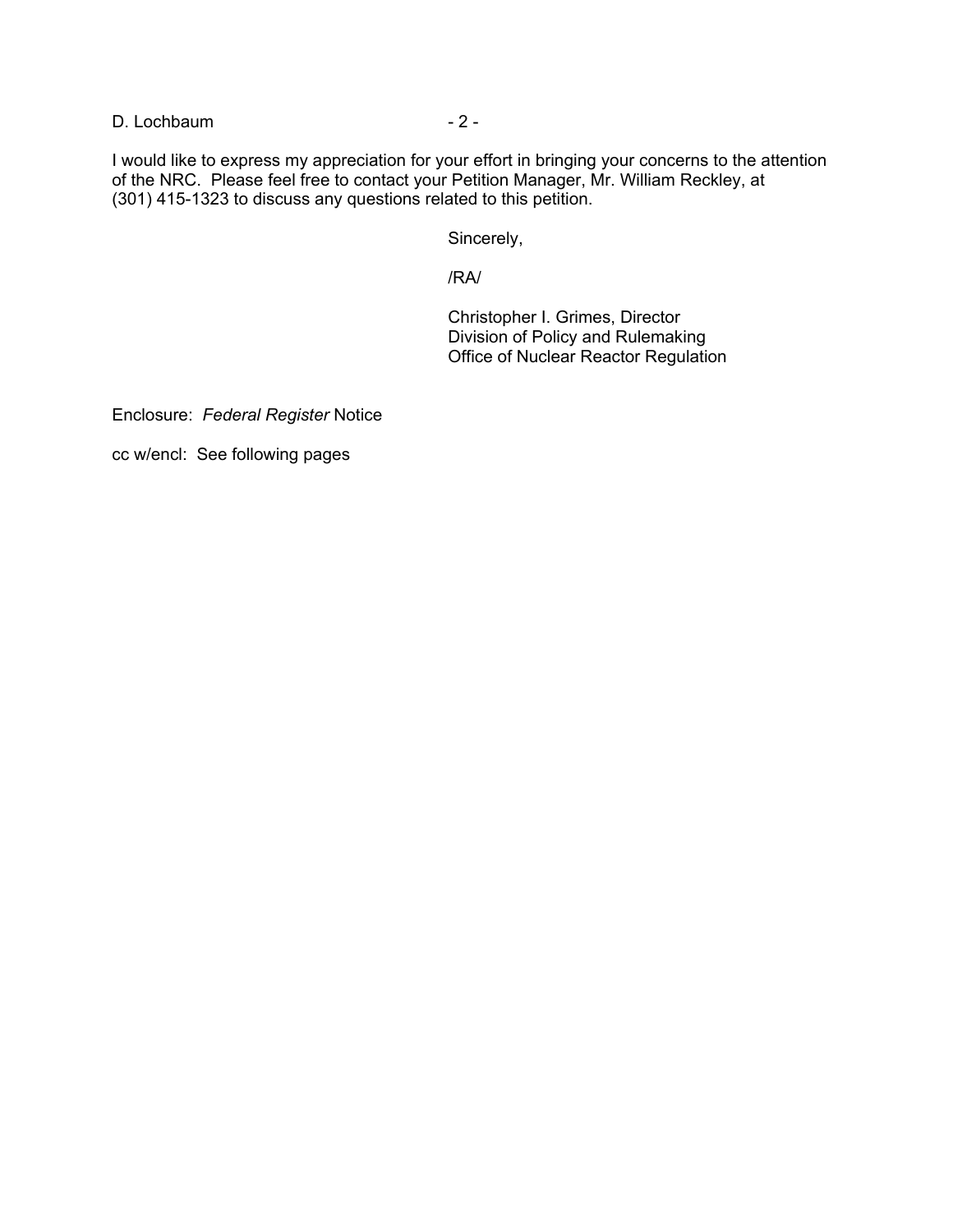2.206 Petition Dated January 25, 2006, as supplemented on February 2, 2006

cc:

Alliance for Nuclear Responsibility PO Box 1328 San Luis Obispo, CA 93406

Frieda Berryhill 2610 Grendan Avenue Wilmington, DE 19802

Jon Block Attorney at Law 94 Main Street P.O. Box 566 Putney, VT 05346-0566

Lou Zeller Nuclear Campaign Coordinator Blue Ridge Environmental Defense League PO Box 88 Glendale Springs, NC 28629

Jeffrey Brown 22 Mary Ann Drive Brick, NJ 08723

Deb Katz Citizens Awareness Network Box 83 Shelburne Falls, MA 01370

Norm Cohen Executive Director Coalition for Peace and Justice 321 Barr Avenue Linwood, NJ 08221

Matt Baker Executive Director Environment Colorado 1536 Wynkoop Street, Suite 100 Denver, CO 80202

Holly Binns Field Director Florida Public Interest Research Group 26 E. Park Ave. Tallahassee, FL 32301

Glenn Carroll **Coordinator** Georgians Against Nuclear Energy PO Box 8574 Atlanta, GA 31106

Sidney Goodman 158 Grandview Lane Mahwah, NJ 07430

Alan Muller Executive Director Green Delaware Box 69 Port Penn, DE 19731

Ms. N. Kymn Harvin, Ph.D. 165 Edgewood Road Watchung, NJ 07069

Suzanne Leta Advocate New Jersey Public Interest Research Group 11 N. Willow Street Trenton, NJ 08608

Jim Warren Executive Director North Carolina Waste Awareness & Reduction Network PO Box 61051 Durham, NC 27715-1051

Dave Kraft **Director** Nuclear Energy Information Service PO Box 1637 Evanston, IL 60204-1637